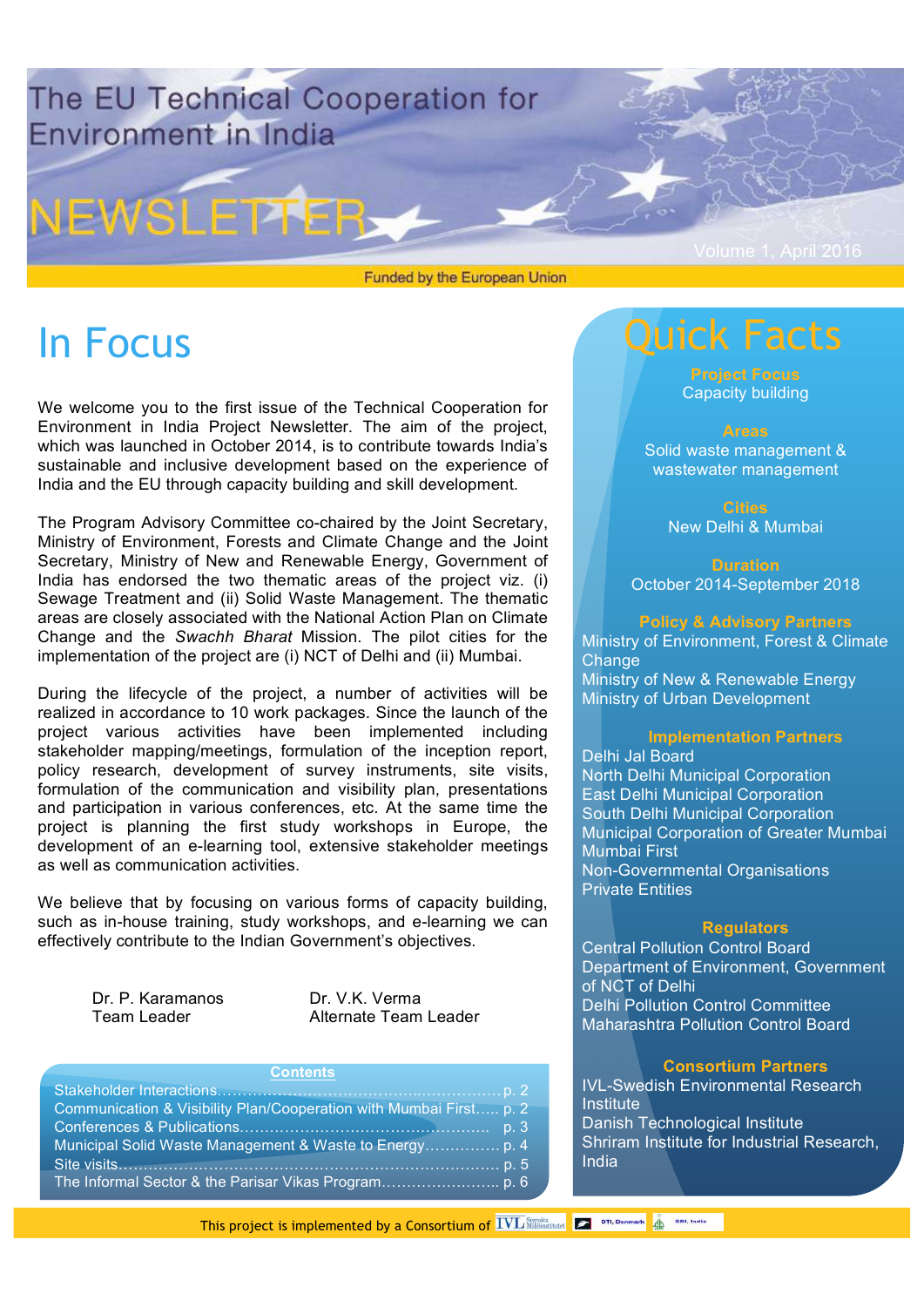

wage Treatment Plant in Delhi

**WWTF Process at Colaba, Mumbai Waste compaction at Mulund landfill** 

## Stakeholder Interactions

From June 2015 to March 2016, around 40 meetings have been conducted with stakeholders to disseminate the work plan as well as to conceptualize the line of action to execute further activities. The meetings and interactions represent a core part of the project in order to enable the stakeholders to become acquainted with the benefits and framework of the EU project.

In addition, project experts are undertaking site visits and delivering surveys to collect data, review best practices, identify gap areas and barriers and better understand the sewage treatment and solid waste management challenges. The survey instruments are focusing on the processes for solid waste management and sewage treatment (e.g., collection, transportation, landfills, waste-to-energy, sludge management).

All these activities facilitate policy and situation analysis leading to the formulation and implementation of action plans to meet the set objectives.

## Cooperation with



As part of the project's work in Mumbai, we are cooperating with Mumbai First, whose vision is to transform Mumbai into a world-class city, one of the best places in which to live and do business.

Given the experience of Mumbai First on policy and urban issues, our cooperation is related to the participation in project activities, information dissemination, communications, event planning, and other tasks. For more information visit: http://www.mumbaifirst.org



## Communication & Visibility Plan

The purpose of the Communication and Visibility Plan, which was developed in early 2016, is to identify the most appropriate initiatives to ensure effective dissemination of the project's activities and raise awareness about solid waste and sewage management. The plan includes a number of communication activities, such as the newsletter, a website, seminars, and information campaigns.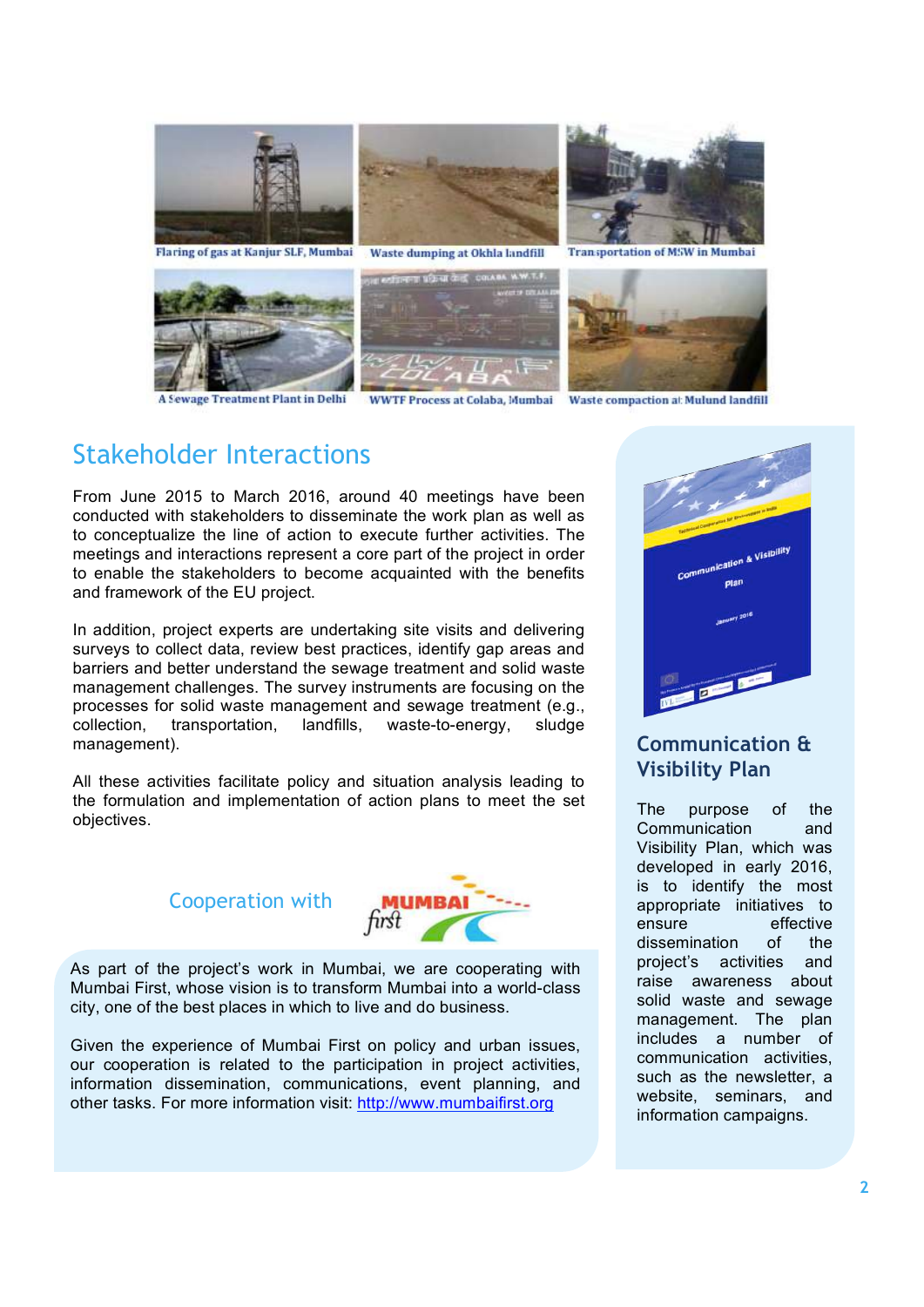



## Conferences & Publications

In February 2016, Security Watch India organized the Water Management for Smart Cities Conference. The subject has considerable synergies with the EU Project, while a wide spectrum of stakeholders attended this event.

During the inaugural session, the Ambassador of the European Union to India H.E. Mr. Tomasz Kozlowski, highlighted the multidisciplinary EU initiatives on water management and introduced the EU project.

Dr. V.K. Verma, Alternate Team Leader, delivered a presentation on "Water and Wastewater Management Challenges in India: Opportunities from Cooperation with the European Union." The presentation focused on the total water budget of India including annual precipitation, average annual natural flow to

rivers and aquifers, losses, actual utilization for domestic, industrial and irrigation purposes, as well as the critical hotspots, where considerable attention is required to replenish highly stressed ground water.

Regarding wastewater, India has capacity to treat only 35% of sewage being generated in urban areas. In order to address the water management challenges, the presentation highlighted the importance of augmenting the sewage treatment facilities together with exploring the potential for re-use of treated water for various applications. Capacity building and skill development through the EU project, can significantly contribute towards this objective.

# Smart Solid Waste Management

A chapter on "Smart Solid Waste Management in BRICS Countries" by Dr. P. Karamanos appears in the collection of essays *The Making of Vibrant BRICS Cities,* which was released in April 2016 by Maharashtra's Chief Minister D. Fadnavis and Union Urban Development Minister V. Naidu. The chapter presents global solid waste management facts, explains important challenges, introduces case studies from the EU (including our project), India and Brazil and makes 4 recommendations to achieve smart solid waste management.



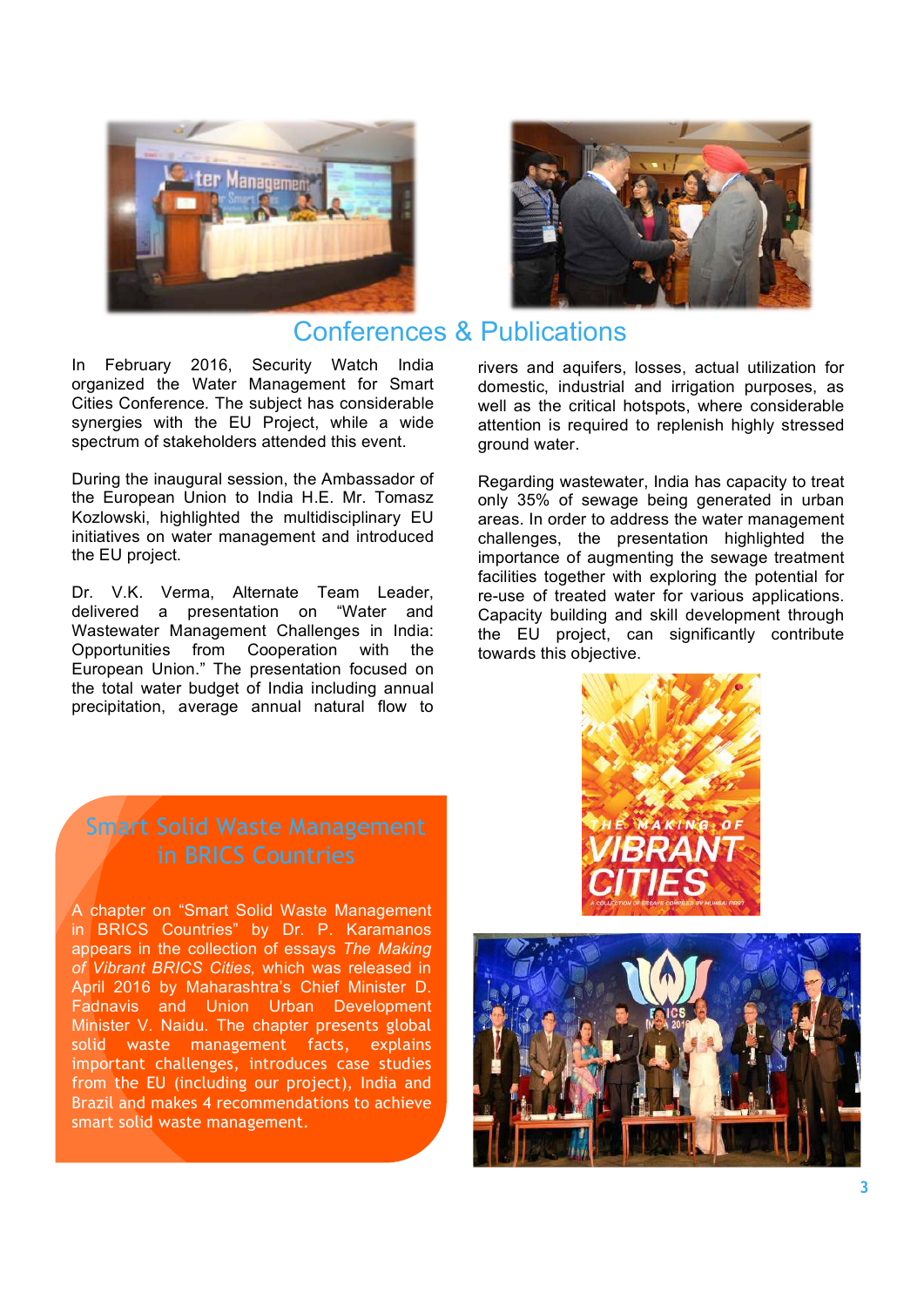Municipal solid waste management has emerged as one of the biggest environmental challenges of India. More than 144.000 tonnes of municipal solid waste are generated every day, however only around 20%-30% are properly treated. Currently there are 59 operational landfills, 376 planned landfills, while 1.305 sites have been identified for future use.

The Municipal Solid Waste (Management & Handling) Rules of 2000 (MSW Rules), focus on collection, segregation, storage, transportation, processing, and disposal of solid waste. Schedule IV of the MSW Rules introduces waste processing options including standards for incineration, composting and treated leachates. The MSW Rules are in the process of being updated.





## Waste to Energy

The National Capital Territory of Delhi generates 8.400 tonnes of Municipal Solid Waste (MSW) per day. Municipal authorities are responsible for MSW Management. Delhi has three landfill sites (i.e., Bhalswa, Ghazipur, Okhla). However, these landfills are not designed as per the MSW rules of 2000.

One of the best ways to manage mixed waste, is by converting waste to energy (WtE). WtE involves thermal breakdown of MSW through controlled combustion to generate electricity, steam or other forms of energy. The WtE plants in Delhi include the following:

- 1. Timarpur-Okhla with a capacity of 1.950 tonnes of MSW per day. The electricity generation capacity of the plant is 16MW.
- 2. Ghazipur, which is under installation, with a capacity of 1.350 tonnes of MSW per day. The electricity generation capacity of the plant is 12MW.
- 3. Narela Bawana (under construction) with a planned capacity of 3.000 tonnes of MSW per day and 24 MW of electricity generation.

The Timarpur-Okhla plant is developed and operated by M/s Jindal ITF Ecopolis on a Built Own Operate and Transfer (BOOT) basis, as a public private partnership with the Delhi Government.

Incineration was commissioned in 2012. There is no tipping fee but waste is provided by the Municipal Corporations of Delhi on the site. The project is the first and largest integrated waste management project in the country. The project is registered with the Clean Development Mechanism of the United Nations Framework Convention on Climate Change (UNFCCC) for earning carbon credits.

A team from the EU Delegation in India along with EU Project experts visited the Timarpur-Okhla Plant in March, 2016 to review the processes, technologies, and challenges faced by these plants as well as the opportunities for cooperation and capacity building (Photo).

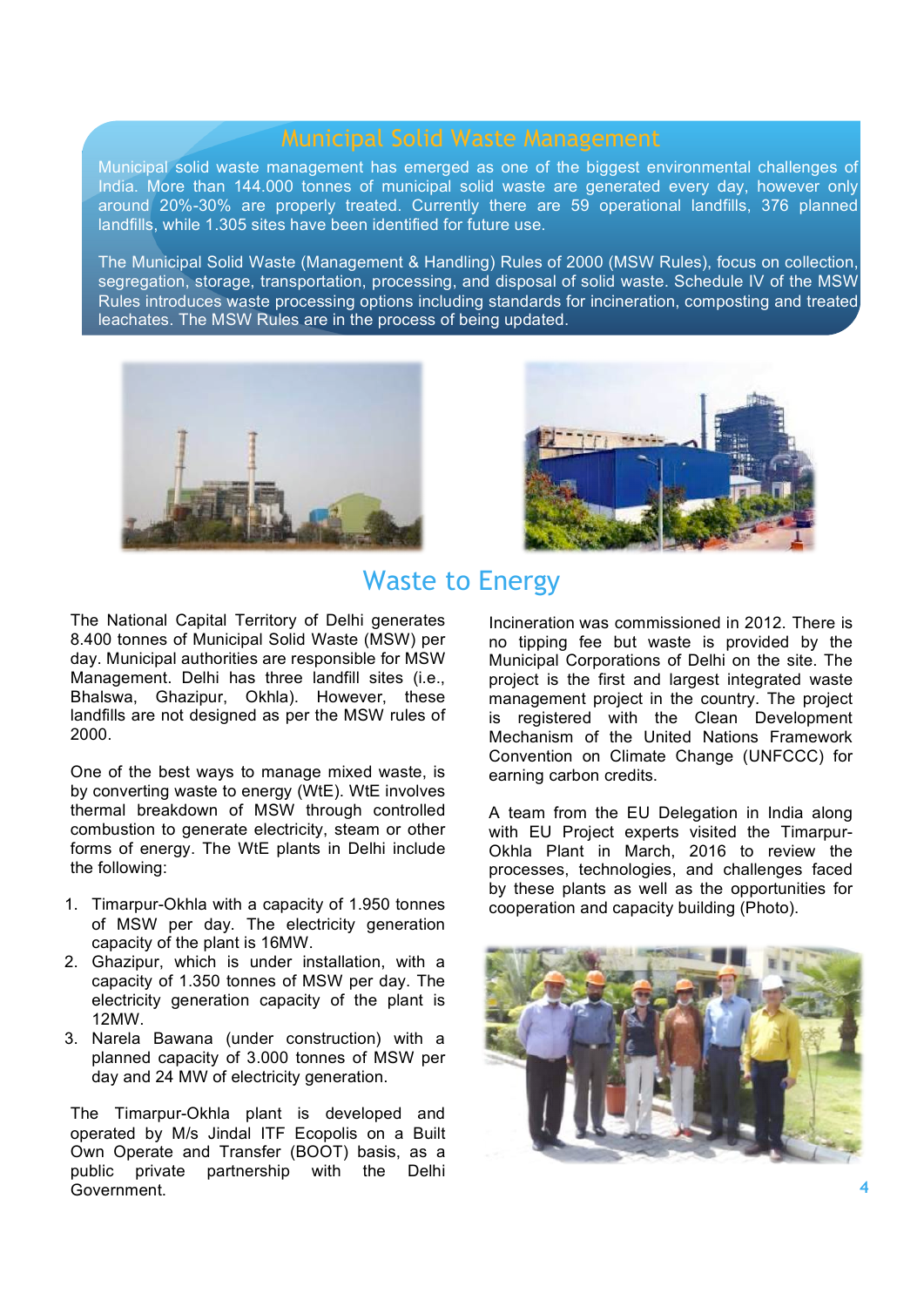



## Site Visits

Project representatives have been visiting Mumbai regularly to collect technical data on solid waste and wastewater management and to interact with regulators and the informal sector. During the April mission they were accompanied by representatives from the EU Delegation who visited a landfill and a Sewage Treatment Plant (STP) and were briefed about the progress of the project and operational issues. Details about the visit will follow in Volume 2 of the Newsletter.

In April, a team of representatives from the EU Delegation and the project also visited the Dr. Sen Sewage Treatment Plant in Delhi and had the opportunity to observe the treatment process and discuss operational aspects. The STP has a capacity of 10 million litres per day while the treated effluent is used at the adjoining power plant, which was also visited.





• "Sustainable Urbanization & World Cities" Conference, Mumbai, May 2015, by Dr. V.K. Verma <sup>"1st</sup> Smart Cities India" Conference, Delhi, May 2015, by Dr. H. Lundberg Additional Presentations